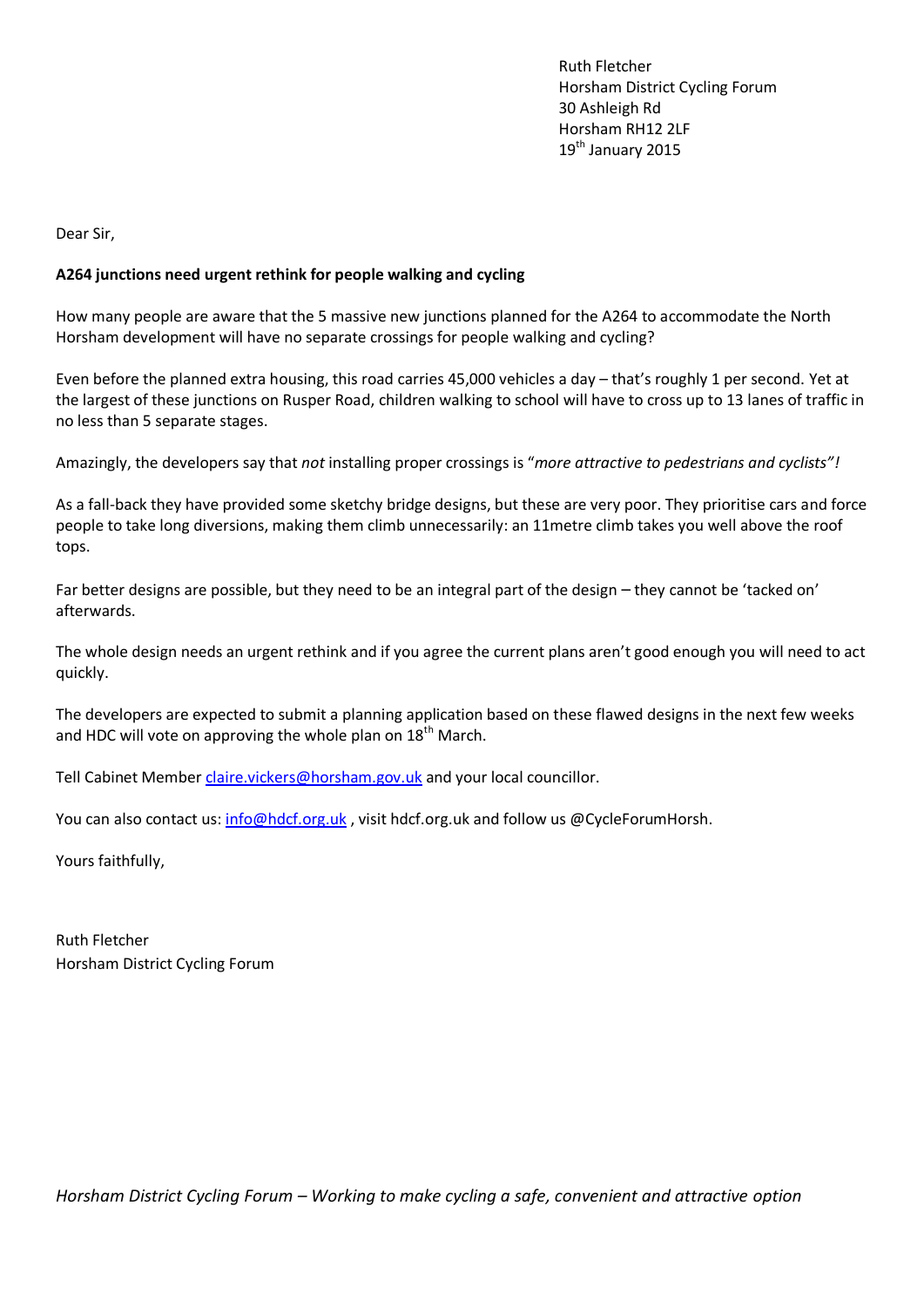*Liberty wants people to cross these massive junctions on foot, in front of the traffic. Entering the site from Rusper Rd, means crossing up to 13 lanes of traffic in 5 separate stages:*



*Providing underpasses would minimise the need to climb, shorten crossing distance, take less land and be less visually intrusive. Nowadays, good design includes gentle slopes, a clear view through and wide entrances for social safety:*



*Horsham District Cycling Forum – Working to make cycling a safe, convenient and attractive option*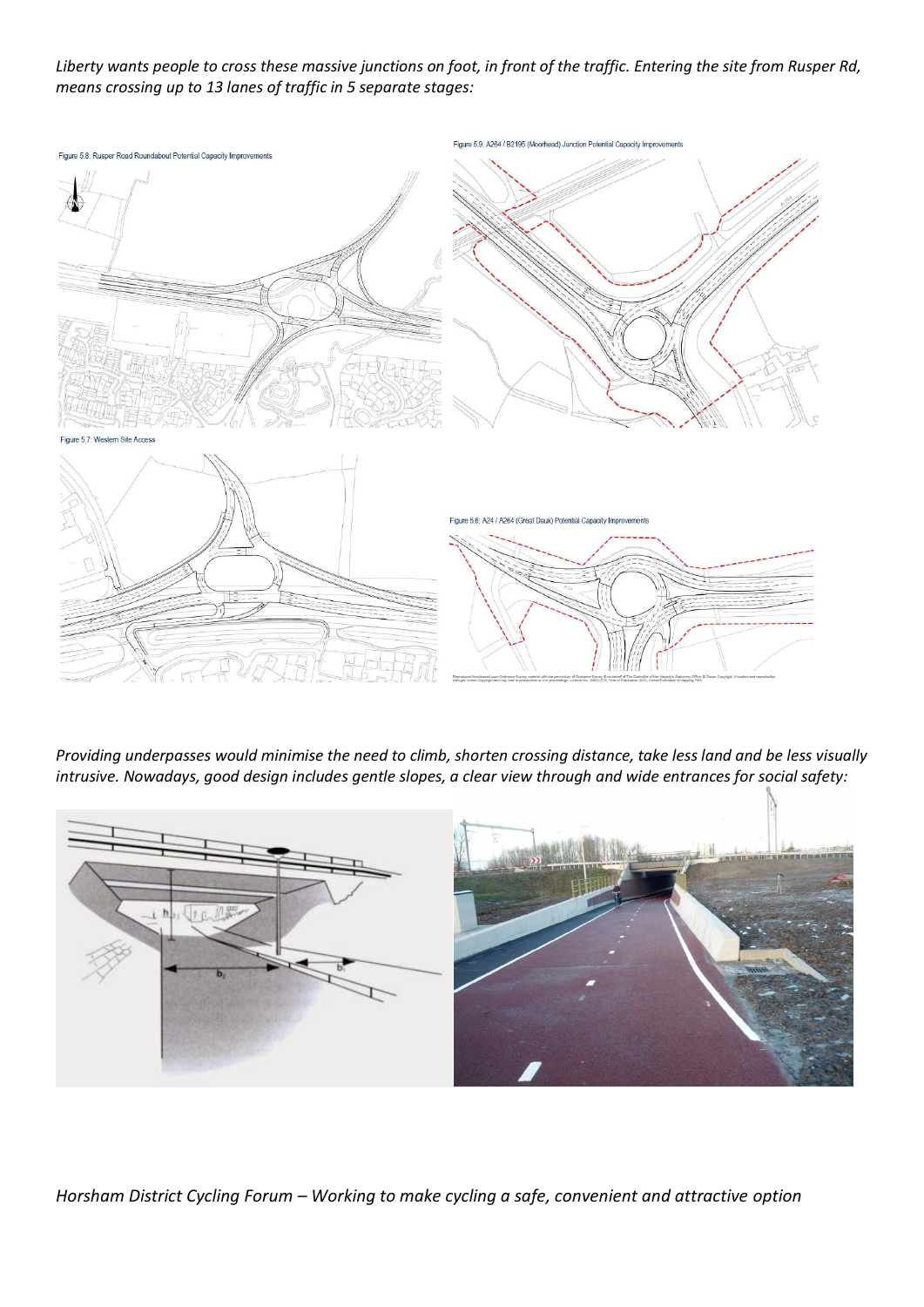*Even if one or two bridges do get built, these will be slow, inconvenient, visually intrusive and probably won't be where they are most needed:*



*There isn't even a plan to link up this railway underpass for cycling –and WSCC identified it as a vital cycle link way back in 2001:*



*Horsham District Cycling Forum – Working to make cycling a safe, convenient and attractive option*